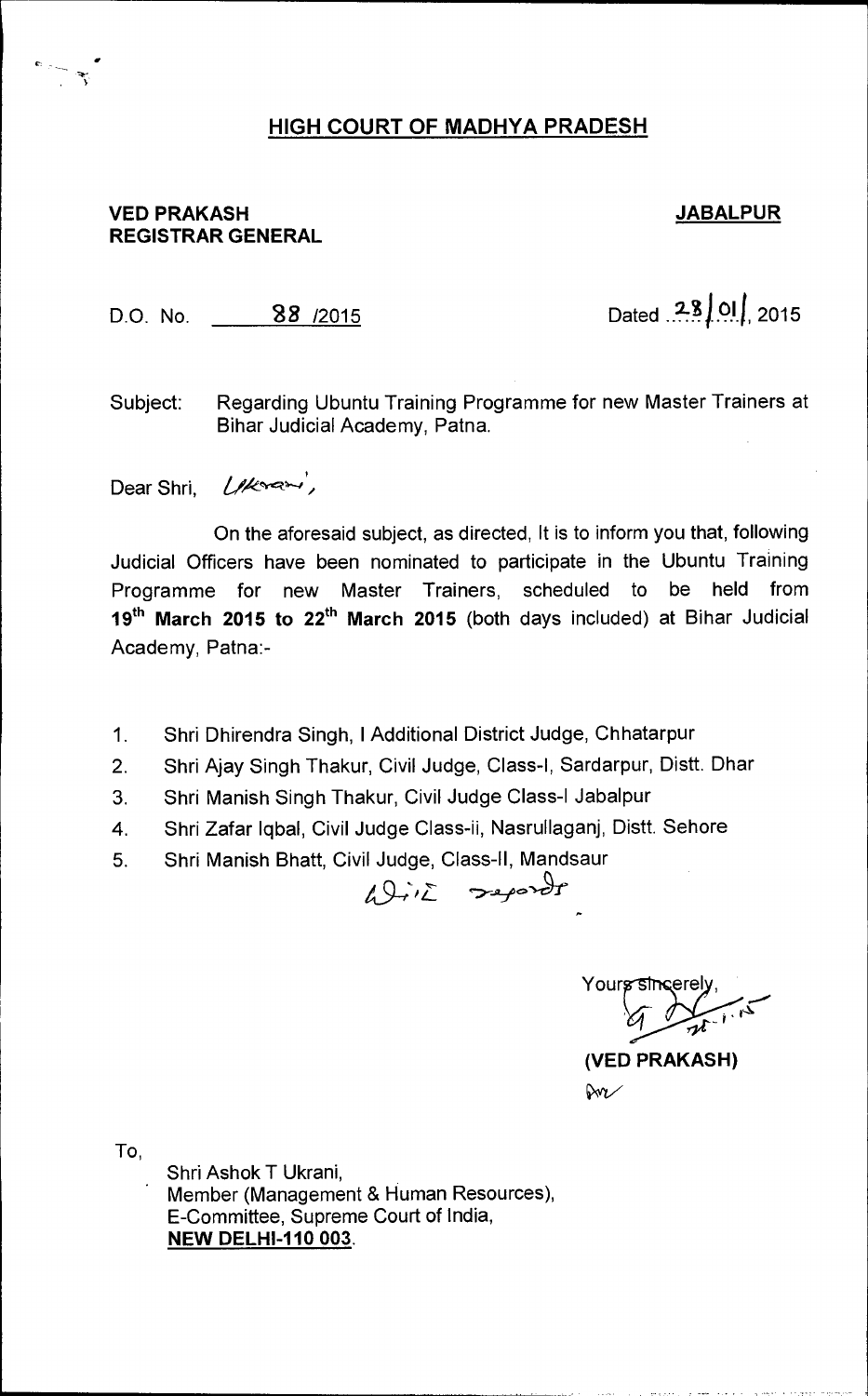Endt. No. 1.23./2015 Dated .28.01.2015

Copy forwarded to:-

- 1. The Principal Secretary, Government of M.P., Law & Legislative Affairs Department, Vindhyachal Bhawan, Bhopal for information.
- 2. 1. Shri Dhirendra Singh, I Additional District Judge, Chhatarpur
	- 2. Shri Ajay Singh Thakur,Civil Judge, Class-I, Sardarpur, Distt. Dhar
	- 3. Shri Manish Singh Thakur, Civil Judge Class-I Jabalpur
	- 4. Shri Zafar lqbal, Civil Judge Class-ii, Nasrullaganj, Distt. Sehore
	- 5. Shri Manish Bhatt, Civil Judge, Class-II, Mandsaur

**With a direction to positively participate in the** Ubuntu Training Programme for new Master Trainers, scheduled to be held from **19<sup>th</sup> March 2015 to 22<sup>th</sup> March 2015** (both days included) at Bihar Judicial Academy, Patna.

- The participants shall report a day prior to the commencement of the training programme at the Bihar Judicial Academy, Patna.
- After attending the training programme, the participants are requested to intimate the Registry about their participation in the programme.
- The participants are directed to claim their T.A/D.A. bills before the respective District Judges.
- The participates are directed to pay the charges of lodging & boarding, if any, payable at Bihar Judicial Academy, Patna and the same shall be reimbursed, as per procedure.
- The participants are requested to bring their Laptops with peripherals and software CDs., if provided, by the High Court.
- The participants shall come soberly dressed during the entire duration of the Course.
- The participants are directed to send comments/suggestions regarding experience of training programme to the Director, Madhya Pradesh State Judicial Academy, Jabalpur.
- The participants should not seek any adjustment or exemption unless it is a case of vis-Major
- The participants are requested to send their itinerary at least 3 days prior to the commencement of the programme to Bihar Judicial Academy, Patna.
- The participants nominated are further directed to arrange their Board Diaries in such a manner that no case is listed on the dates, on which they are directed to attend this training programme. In case, cases have been fixed for the said dates, summons should not be issued and if summons are issued, the parties should be informed about the change in dates.